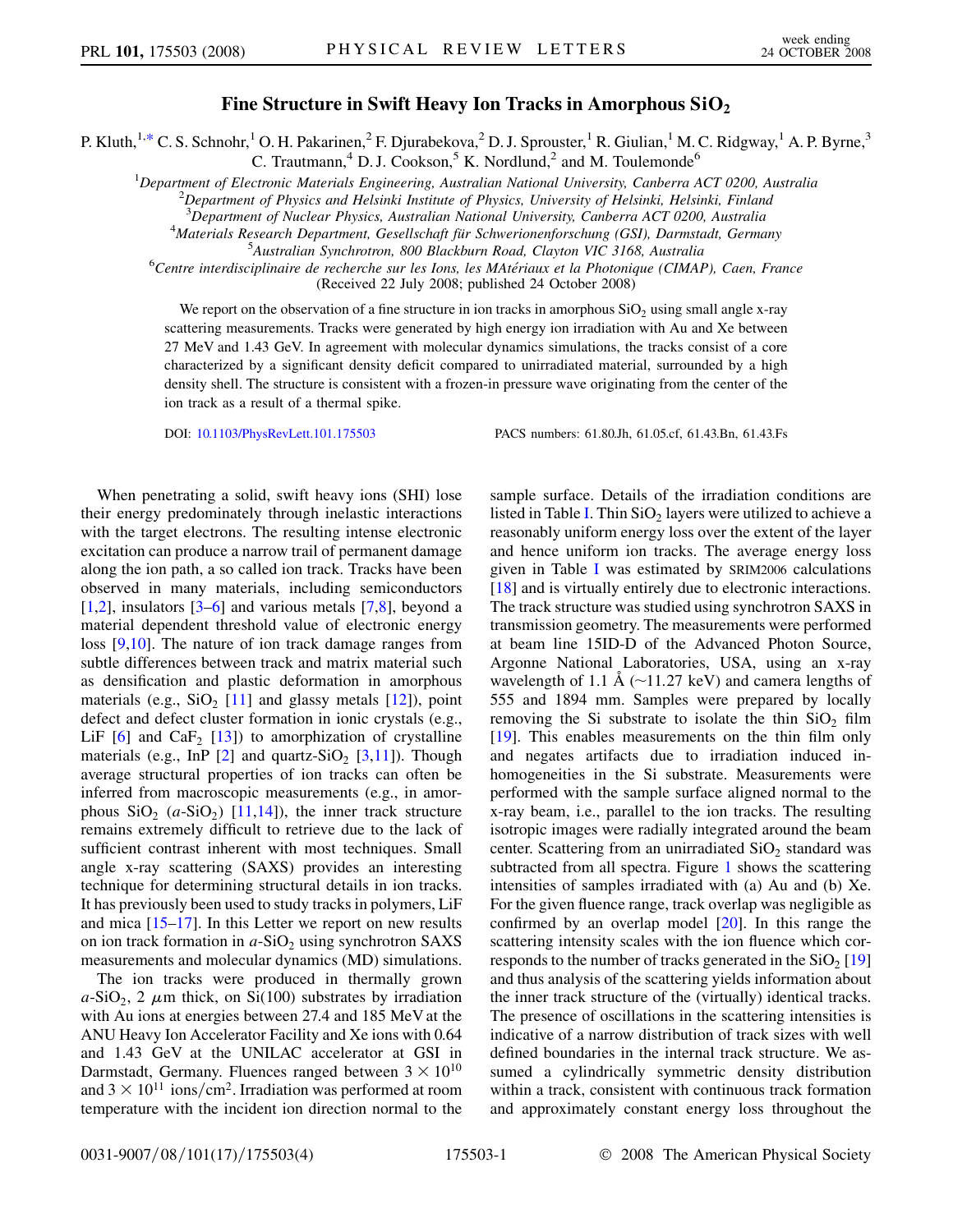<span id="page-1-0"></span>TABLE I. Ion irradiation parameters and fitting results from the SAXS analysis.  $E_{irr}$  denotes the initial ion energy,  $E_{av}$  the average ion energy in the 2  $\mu$ m SiO<sub>2</sub> layer,  $dE/dX_{av}$  the average electronic energy loss, R<sub>c</sub> the (mean) track core radius, T<sub>s</sub> the (mean) shell thickness,  $R = R_c + T_s$  the (mean) total track radius,  $\rho_s$  the density contrast in the shell with respect to the track core, and  $\sigma$  the width of the distribution in  $r_c$ . The errors in the fitting parameters were estimated from systematic analysis of the correlations between them.

| Ion         | $E_{irr}$ (MeV) | $E_{av}$ (MeV) | $dE/dX_{av}$ (keV/nm) | $R_c(A)$     | $T_s(A)$   | R(A)       | $\rho_{s}$       | $\sigma(A)$   |
|-------------|-----------------|----------------|-----------------------|--------------|------------|------------|------------------|---------------|
| 197Au       | 27.4            | 22.7           | 4                     | $5 \pm 1.5$  | $19 \pm 2$ | $24 \pm 2$ | $-0.12 \pm 0.05$ | $1.4 \pm 0.2$ |
| $^{197}$ Au | 54              | 46.1           | 7.5                   | $10 \pm 1.5$ | $32 \pm 1$ | $42 \pm 1$ | $-0.2 \pm 0.08$  | $1.5 \pm 0.3$ |
| $^{197}$ Au | 89              | 77.6           | 11                    | $13 \pm 1$   | $36 \pm 1$ | $49 \pm 1$ | $-0.3 \pm 0.05$  | $1.8 \pm 0.2$ |
| $^{197}$ Au | 185             | 168.4          | 16.5                  | $16 \pm 1$   | $38 \pm 2$ | $54 \pm 1$ | $-0.45 \pm 0.10$ | $2.1 \pm 0.2$ |
| $129$ Xe    | 644             | 627.7          | 16                    | $12 \pm 2$   | $31 \pm 2$ | $43 \pm 2$ | $-0.41 \pm 0.15$ | $2.7 \pm 0.3$ |
| 129Xe       | 1430            | 1426           | 13.6                  | $9 \pm 2$    | $31 \pm 3$ | $40 \pm 3$ | $-0.3 \pm 0.15$  | $2.0 \pm 0.3$ |

 $SiO<sub>2</sub>$  layer. This is further substantiated by measurements of the tracks tilted with respect to the x-ray beam [\[19\]](#page-3-0). Radial symmetry was assumed in the amorphous material. The simplest model that adequately fits the experimental data requires a cylindrical core and shell with different densities indicating the presence of a fine structure in the ion track radial density distribution. The scattering ampli-tude for the given geometry can be written as [\[19,21\]](#page-3-0):

$$
f(q_r) = 2\pi L \left[ (\rho_0 - \rho_s) \frac{r_c}{q_r} J_1(r_c q_r) + \rho_s \frac{r_c + t_s}{q_r} J_1((r_c + t_s) q_r) \right],
$$

where L is the track length,  $\rho_0$  is the density contrast in the core,  $\rho_s$  the density contrast in the shell,  $r_c$  the core diameter,  $t_s$  the shell thickness, and  $J_1$  the Bessel function of first order. The scattering intensity can then be written as

$$
I(q_r) \propto \int \frac{1}{\sqrt{2\pi}\sigma} \exp\left(-\frac{(r_c - R_c)^2}{2\sigma^2}\right) |f(q_r)|^2 dr_c,
$$

assuming a narrow Gaussian distribution of track core radii with a mean value of  $R_c$ . The distribution of shell thicknesses  $t_s$  with a mean value of  $T_s$  was then fixed by scaling the distribution in  $r_c$  to  $T_s/R_c$ . The distributions account for deviations from the model of perfectly aligned, monodisperse cylinders with abrupt boundaries. For the fits,  $\rho_0 := 1$  was assumed and as such  $\rho_s$  describes the relative density contrast in the cylinder shell with respect to that in the core as compared to unirradiated  $a-SiO<sub>2</sub>$ . The fits, plotted as solid lines in Fig. 1, show excellent agreement with the scattering data. The fitting parameters are listed in Table I. A negative  $\rho_s$  is apparent for all irradiation conditions and represents an underdense core and an overdense shell (or vice versa) when compared to unirradiated  $SiO<sub>2</sub>$ . Given the net compaction of  $a-SiO<sub>2</sub>$  under swift heavy ion irradiation [[22](#page-3-0)], the results are consistent with a lower density core and a higher density shell.

We now discuss how these observations fit within existing models of track formation. It is widely accepted that the later stages of track formation in insulators are well described by a thermal spike (TS) formalism [[23–26\]](#page-3-0). Within these models, the energy transferred to the substrate electrons is dissipated to the lattice via electron-phonon coupling resulting in a rapid increase in the local temperature surrounding the ion path. For comparison with our measurements we have used an inelastic TS (i-TS) model to calculate the ion track radii in  $a$ -SiO<sub>2</sub> as a function of the irradiation energy for Au and Xe [[24–26\]](#page-3-0). These calculations were performed including the scenario of superheating, where the latent heat during the melting or boiling phase transitions was ignored, leading to higher temperatures and faster cooling rates [[27](#page-3-0)]. The values for Au irradiation are shown in Fig.  $2(a)$  together with our experimental results for the total track radii  $R = R_c + T_s$  (the inset of Fig.  $2(a)$  shows the corresponding calculations and experimental data for Xe irradiation). In the TS model the ion track is assumed to result from a rapid quench of the molten phase, freezing in the related density changes. The total track radii are thus associated with a cylinder where the temperature exceeds the melting temperature of the material. For  $a-SiO<sub>2</sub>$ , where a gradual transition to the molten phase occurs, an energy of 1.14 eV per molecule of  $SiO<sub>2</sub>$  (corresponding to a critical flow temperature of 2100 K) was chosen to calculate the total track radii and yields good agreement with the total measured track radii. Figure [2\(b\)](#page-2-0) shows the total measured track radii as a



FIG. 1 (color online). SAXS spectra of  $a$ -SiO<sub>2</sub> as a function of irradiation energy for (a)  $197\,\text{Au}$  and (b)  $129\,\text{Xe}$  irradiation. The solid lines show the corresponding fits to the core-shell cylinder model.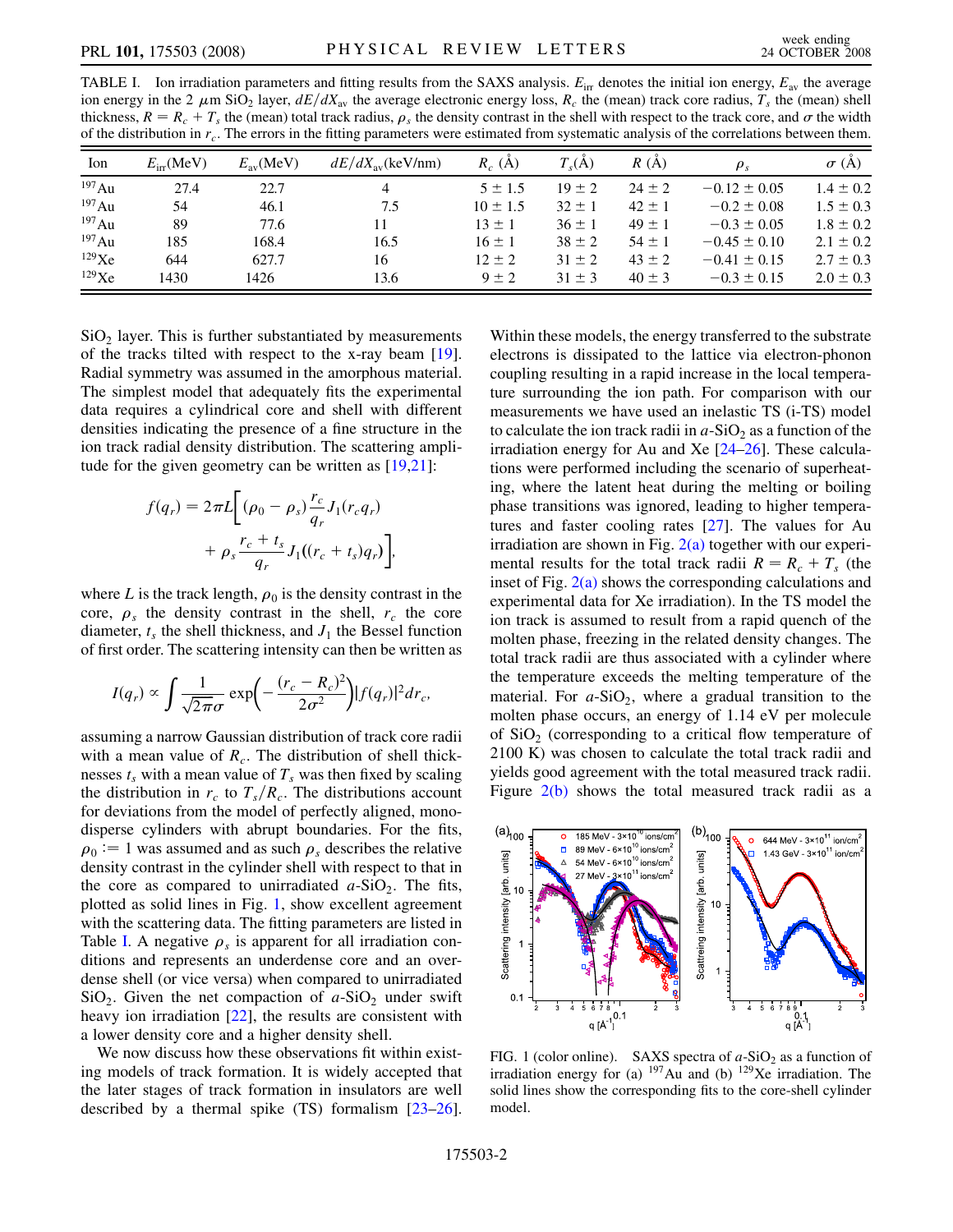<span id="page-2-0"></span>

FIG. 2 (color online). (a) Calculations of molten (R-TS) and boiling  $(R_{\text{boil}}-TS)$  radii of Au irradiation (inset: Xe irradiation) in  $a-SiO<sub>2</sub>$  using an i-TS model. The symbols show measurements of total track radii (R-SAXS, circles) and core radii  $(R_c$ -SAXS, triangles). (b) Total track radii as a function of electronic energy deposition measured by SAXS and obtained from MD simulations.

function of electronic stopping power. The values for the Xe irradiations are approximately  $10 \text{ Å}$  smaller than those for the Au irradiations at the same stopping powers. This demonstrates the influence of the ion velocity in addition to the ion energy and reflects the differences in the associated energy densities (often referred to as the ''velocity effect''  $[28]$ ). Figure  $2(a)$  also shows calculated radii where the boiling point of  $SiO<sub>2</sub>$  is exceeded (chosen as 5.1 eV per molecule corresponding to a temperature of 7000 K) along with the experimental results for the track core radii. This criterion was previously applied to successfully describe sputtering yields from quartz- $SiO<sub>2</sub>$  using swift heavy ions [\[27\]](#page-3-0). The good agreement supports the simplistic view of a frozen-in pressure wave originating from the center of the track with a dilatation around the hot track core. We note that in the context of the highly nonequilibrium process of ion track formation, the use of equilibrium quantities must be taken with some reservation. The agreement between experimental results and calculations, however, supports the applicability of the i-TS model for a simple yet effective approach to estimate ion track dimensions in  $a$ -SiO<sub>2</sub>.

Our formalism does not include a description of the mass transport. Trinkaus  $[29]$  and Klaumünzer  $[23]$  $[23]$  $[23]$  have developed a model combining the TS approach with mechanical equations describing ion tracks in amorphous solids as frozen-in thermoelastic inclusions. Consistent with our observation, an acoustic shock wave is emitted caused by the sudden thermal expansion in the track center [\[29\]](#page-3-0). The model can describe phenomena such as ion hammering; however, to calculate the observed permanent density changes in the track structure the constitutive equations require modification and the dynamics of the material transport must be included. To also model mass transport during track formation, we have performed MD simulations in amorphous and crystalline (quartz)  $SiO<sub>2</sub>$ using the classical MD code PARCAS [\[30\]](#page-3-0). The atomic interactions were calculated using the Watanabe Si-O mixed system many-body potential [[31](#page-3-0),[32](#page-3-0)]. The electronic energy loss of the swift heavy ions inducing the tracks was implemented by an instantaneous deposition of kinetic energy in a random direction to the atoms in the simulation cell. The cell sizes were  $11.5 \times 11.5 \times 5.8$  nm<sup>3</sup> for a-SiO<sub>2</sub> and  $10.6 \times 10.5 \times 5.5$  nm<sup>3</sup> for quartz, with periodic boundary conditions and a computation time of 50 ps. The  $a-SiO<sub>2</sub>$  was obtained with a Monte Carlo method that ensured an ideal bonding environment, previously shown to yield radial and angular distribution functions in very good agreement with experiments [[33](#page-3-0)]. In the x and y directions, the last 0.5 nm at the borders of the computation cell were cooled by Berendsen temperature control [\[34\]](#page-3-0) to mimic the heat conduction further into the material. The energy deposition profile was deduced from an i-TS calculation for Au ions with 1.1 MeV/u energy at the initial stage of the energy deposition (at about 100 fs). This kinetic energy distribution was then scaled linearly to approximately match the experimental irradiation conditions. The simulations reveal a glass transition temperature of 2500  $\pm$  500 K and boiling temperature of 5500  $\pm$ 500 K for  $a$ -SiO<sub>2</sub> under superheating conditions, both in good agreement with the values used in the i-TS calculations. Figure [3](#page-3-0) shows the radial density profiles derived from the simulations for irradiated  $a-SiO<sub>2</sub>$ . For all but the lowest energy deposition  $(3.6 \text{ keV/nm})$  a track is formed both in  $a$ -SiO<sub>2</sub> and quartz, the latter not shown. All tracks were comprised of a low density core and a higher density shell in agreement with the SAXS measurements. The dotted line shows for comparison a density profile extracted from SAXS measurements of the 185 MeV Au irradiation. The track radii obtained from the MD simulations (determined as the radial distance where the density of the shell falls to that of the unirradiated material) are plotted in Fig. 2(b) and agree extremely well with the measurements particularly given the approximative nature